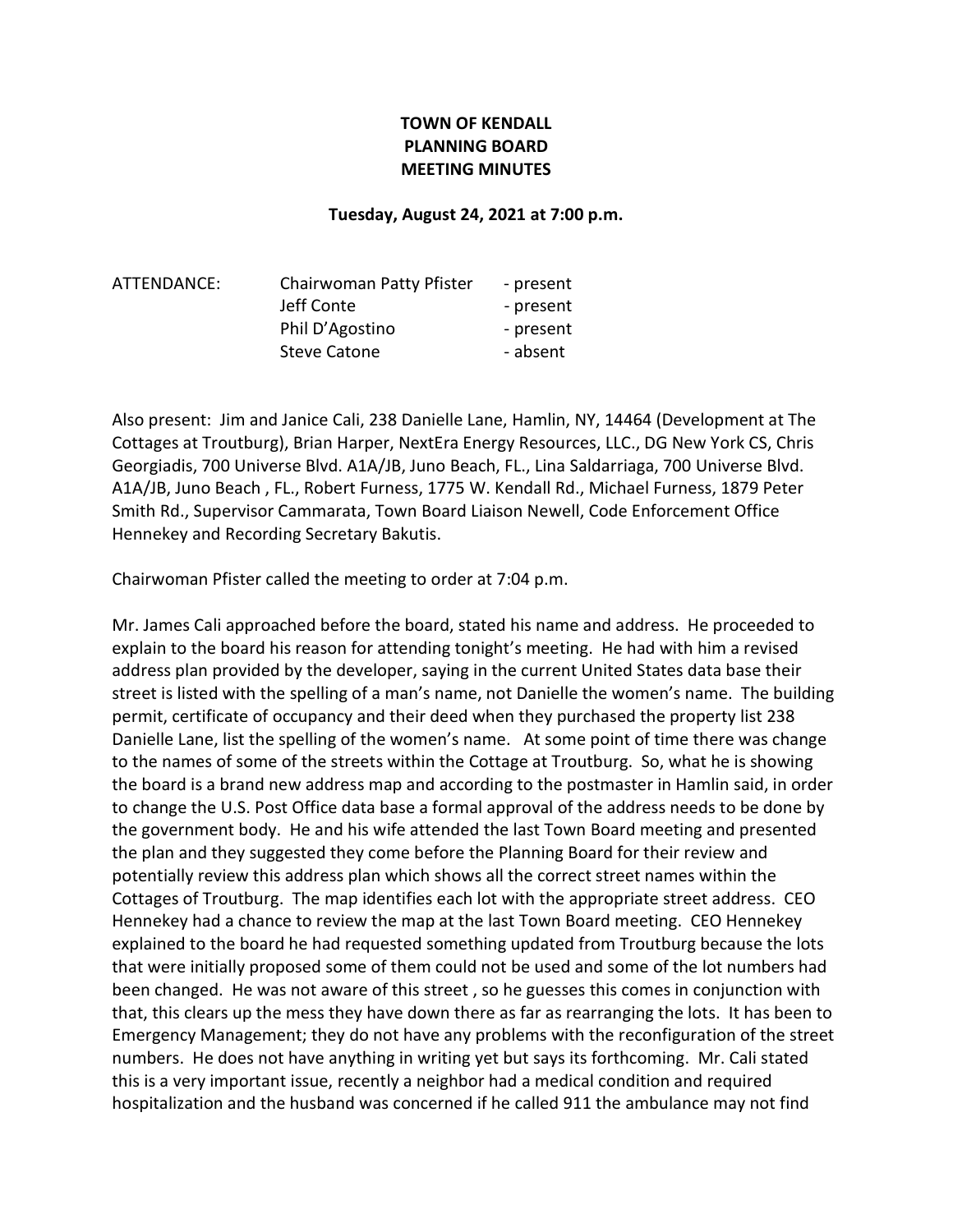them, the neighbor took it upon himself to take his wife to the hospital in Brockport for treatment and then she was transferred to Strong Hospital in Rochester. He proceeded to tell the board they have had a lot of deliveries that are unable to locate them, had address corrections on mail that has been delayed for weeks in order to find them and then it gets rejected due to the spelling of street, it's a real problem since they moved there a year ago, last August. They are asking the board to formally approve this brand new address plan for the Cottages of Troutburg Development. The address plan, building permit and C of O and all legal documents to purchase the property all have the address spelled with the woman's name Danielle Lane. Phil D'Agostino made a motion to accept and approve the name change, seconded by Jeff Conte. All in favor.

### SOLAR APPLICATION REVIEW:

Chairwoman has not had a chance to read the email that came in at 5 p.m. from the town's engineer but says Brian has read it. The board also received a letter from the Kendall Fire Department regarding how they plan on fighting any fires at the solar site; it includes Emergency Management responses. CEO Hennekey stated the letter shows that the Kendall Fire Department followed recommendations from Emergency Management. Brian and Jeff are surprised of the contents of the letter due to the fact the contents are opposite of what was discussed previously during their phone conversation with the fire department and CEO Hennekey. Items still in place are personal gates, road support of 70,000 lbs., etc. (No. 1, 2, 3, 4, 5, 6 and 8). Number 7, regarding a culvert/bridge, wasn't even discussed during the phone conversation per Brian and Jeff. Brian told the board they do not plan on having a bridge on site and they do not plan on having the number of gates the fire department is suggesting in the letter dated August 22, 2021. CEO Hennekey mentioned turn outs, Brian said vehicles can pass another vehicle in a twenty-foot area. Hammerhead is so vehicles can pass another vehicle. Code is bound by N.Y.S. Fire Code and Law. This board has the final say and code has final approval. The road width is 20-feet throughout the site. Brian is asking for a pull-off plus additional room at the Center Rd. site. Regarding hammerheads, CEO Hennekey will have to review. CEO Hennekey needs to review the Town of Kendall Code and fire management for Center Rd.

Furness Purchase: Proposed Law – 274' updated to 43', S of wetland, more than needed for code. The 274' lot size is fine with Mr. Furness. He was advised by the town lawyer to have it contingent on the decision of the board for sale to go forward. Mr. Furness would like it writing. Another concern is the drainage ditch. Brian pointed out on site plans were the 12' culverts are for drainage; he says Furness' are concerned about pervious, 3 culverts are needed with the 274'. Town Board Liaison mentioned they are still missing the SWPP. Subcontractor does not match on documents. Buffer for neighbors from road. Brian said they added more screening to the buffer (site plans, pg. C200) for W. Kendall project screening was moved up to the north and added two more buffers, neighbors from the north asked for screening. Board accepted vegetation and screening proposed. Issues with fire code still need to be addressed. New operations document needs to be submitted to this board. Brian said they will take care of snow removal and will provide frequency of checkups, usually done annually if the schedule needs to be different from what they normally do he said they will abide.